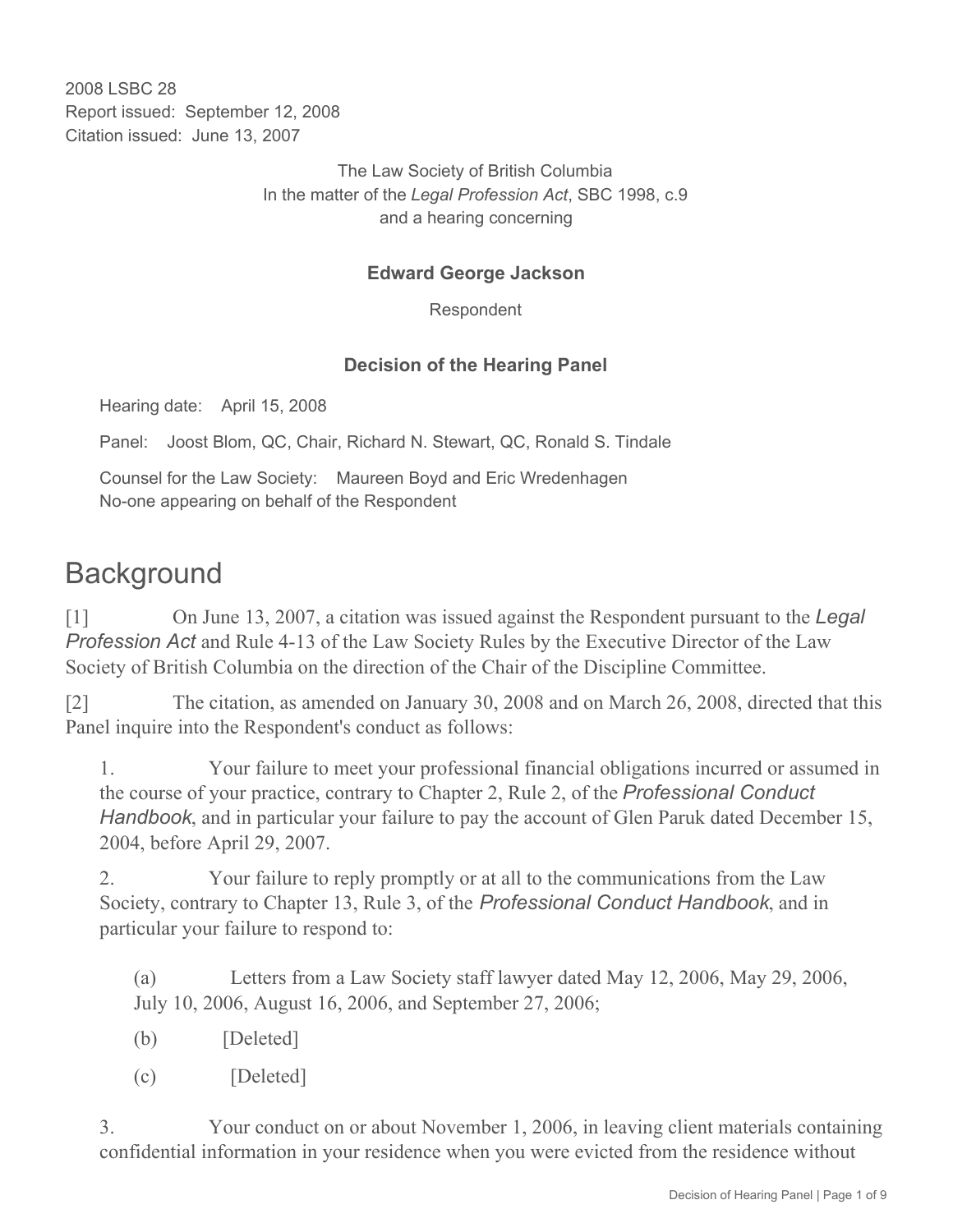making arrangements for suitable storage of the materials.

[3] The requirements for service of the citation upon the Respondent, pursuant to Rule 4-15, were admitted by the Respondent in the Statement of Agreed Facts.

[4] Neither the Respondent nor anyone on his behalf attended at this hearing.

#### **Statement of Agreed Facts**

[5] Counsel for the Law Society submitted a Statement of Agreed Facts, which was filed as an Exhibit in the proceedings. This Statement of Agreed Facts was also signed by the Respondent. The Statement of Agreed Facts can be summarized as follows:

1. On May 15, 1992, Edward G. Jackson was admitted to the Bar of British Columbia.

2. The Respondent was employed by Lang Michener from May 15, 1992 to December 27, 1994, following which he has practised as a sole practitioner. The Respondent practises primarily in the area of criminal defence.

3. The Respondent was a non-practising member from January 1, 1997 to July 7, 1997. He became a former member on January 1, 2006 and was reinstated April 10, 2006. He became a non-practising member on January 1, 2007 and to the date of this Statement continues to be a non-practising member.

#### **Allegation #1 – Failure to Meet Professional Financial Obligations**

4. In or about early December 2004, the Respondent contacted a member, Glen Paruk, and asked Mr. Paruk if he would be willing to attend in place of the Respondent as In-Custody Duty Counsel in North Vancouver Provincial Court on December 15, 2004. Mr. Paruk agreed to do so, on the understanding that the Respondent would pay him the amount payable by the Legal Services Society in respect of such attendance.

5. On December 15, 2004, Mr. Paruk attended as In-Custody Duty Counsel in North Vancouver Provincial Court in place of the Respondent (the "Attendance") .

6. On December 15, 2004, Mr. Paruk issued to the Respondent a bill in the total amount of \$269.64 in respect of this Attendance. Mr. Paruk also sent the Respondent a completed Criminal Duty Counsel Billing Form in respect of his Attendance, which form is required by the Legal Services Society.

7. In or about early 2005, the Respondent received full payment from the Legal Services Society in respect of the Attendance.

8. In or about the spring of 2005, the Respondent and Mr. Paruk spoke at the North Vancouver Provincial Court, during which conversation the Respondent advised Mr. Paruk that he intended to pay his account for the Attendance.

9. In or about April 2005, the Respondent's wife died from illness, as a result of which he was working very little and had little income. The Respondent advised Mr. Paruk of these circumstances, and Mr. Paruk did not object to a delay of some months for payment by the Respondent.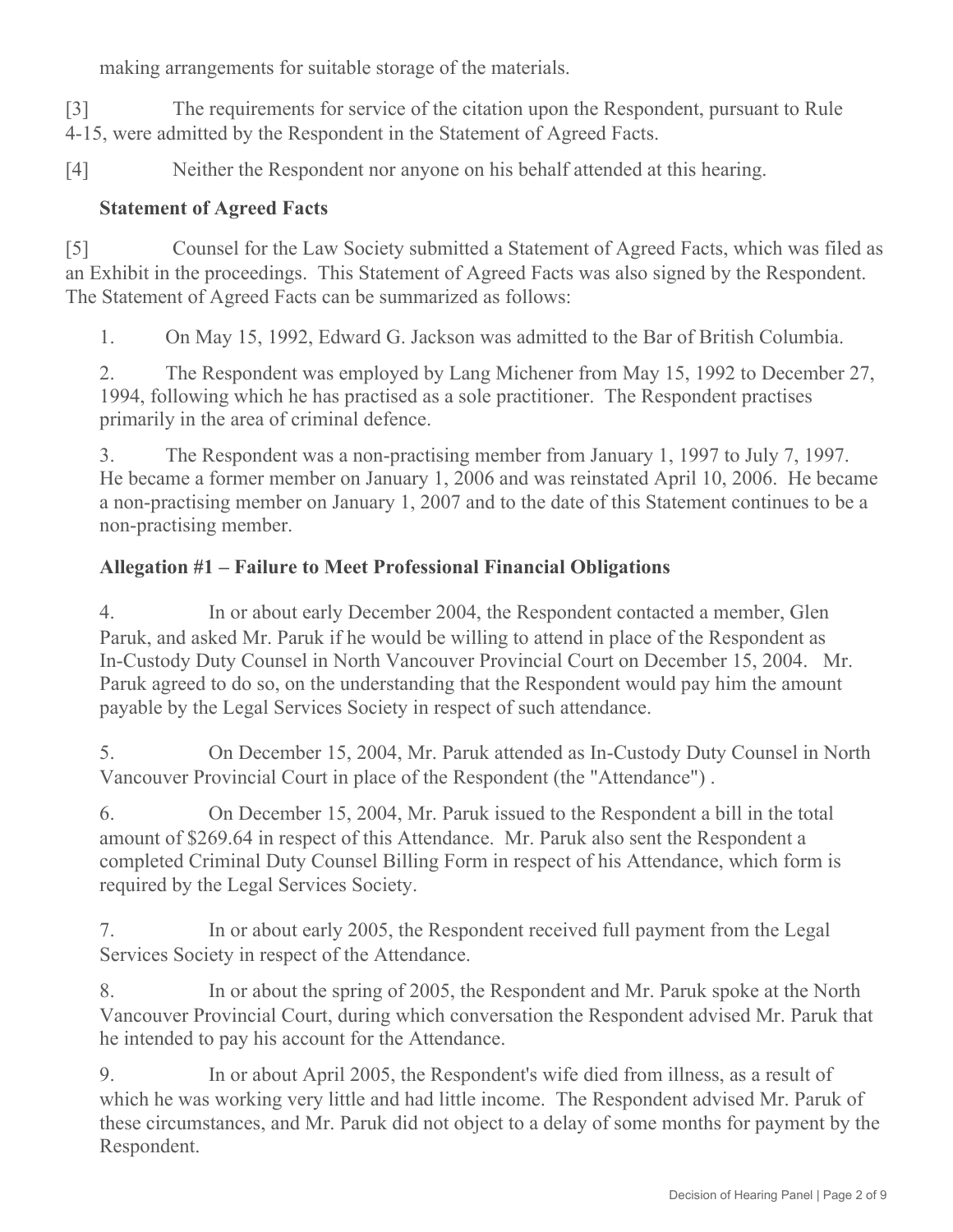10. On or about August 24, 2006, Mr. Paruk made a complaint to the Law Society. The complaint was assigned to Ruth Long, a lawyer in the Professional Conduct Department for investigation.

11. On or about August 29, 2006, Ruth Long wrote to the Respondent seeking his response to the complaint of Mr. Paruk.

12. On or about September 12, 2006, the Respondent provided to the Law Society his response to the complaint.

13. On or about October 10, 2006, the Respondent wrote to the Law Society to advise that he expected to be able to pay Mr. Paruk by "month end" .

14. In or about April, 2007, the Respondent paid Mr. Paruk by money order the amount of \$269.64. The delay in payment by the Respondent was approximately 28 months.

15. On or about April 30, 2007, the Respondent advised the Law Society of his payment of the account to Mr. Paruk.

16. The Respondent admits that he failed to meet his professional financial obligations incurred in the course of his practice, contrary to Rule 2 of Chapter 2 of the *Professional Conduct Handbook*, by failing to pay the account of Glen Paruk between December 15, 2004 and April 2007. The Respondent further admits that this conduct constitutes professional misconduct.

## **Allegation #2 – Failure to Respond to the Law Society**

17. On or about April 19, 2006, the Law Society received a complaint (the "Complaint") by email from clients of the Respondent, Mr. and Mrs. R (the "Clients") .

18. The Complaint was assigned for investigation to Ruth Long.

19. On or about April 27, 2006, Ms. Long telephoned the Respondent and, as she was unable to speak to him in person, left him a voicemail message advising him of the Complaint. The Respondent received his voicemail.

20. On or about May 8, 2006, the Respondent wrote to the Law Society regarding the Complaint, outlining some personal problems he was having and advising that he had returned the Clients'file materials in late April 2006.

21. On May 12, 2006, Ms. Long wrote to the Respondent, seeking information regarding the scope of his practice and whether he had any arrangements with another lawyer to assist him in the event he was unable to meet his obligations to his clients.

22. On May 29, 2006, Ms. Long wrote a further "follow-up" letter to the Respondent, as she had not received a response to her letter of May 12, 2006.

23. On Thursday, June 8, 2006, the Respondent wrote to Ms. Long, advising her that he would reply by "Monday" . The Respondent did not provide a substantive response to Ms. Long's letter dated May 12, 2006.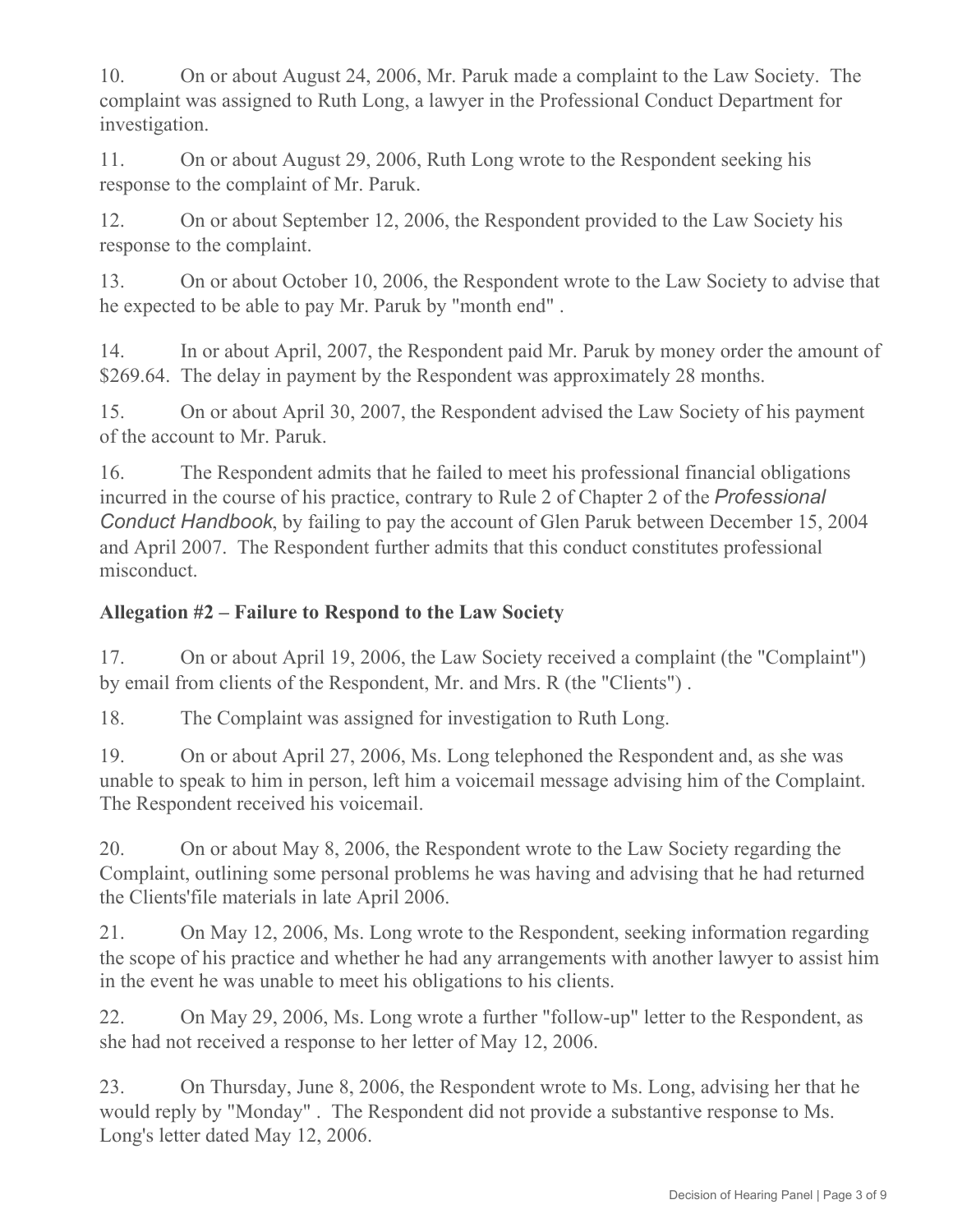24. On Wednesday, June 21, 2006, the Respondent wrote to Ms. Long, advising her that he had been ill and advising he would provide a response "no later than Monday" . He did not provide a substantive response to Ms. Long's letter dated May 12, 2006.

25. On or about July 6, 2006, Ms. Long attempted to contact the Respondent by telephone. As she was unable to speak with him, she left a voicemail message advising that she had called and asking him to return her call, which message the Respondent says he did not receive due to the deletion of his voicemails by his service provider.

26. On July 10, 2006, Ms. Long wrote to the Respondent asking for his response to her letter dated May 12, 2006, as the Respondent had not provided any substantive response to it.

27. On July 28, 2006, Mr. Lane Brownell, Manager of Audit and Investigation for the Law Society, attended at the Respondent's last known address at [address], North Vancouver, for the purpose of personally delivering a letter dated July 26, 2006 from the Law Society to the Respondent. Mr. Brownell was unable to deliver that letter.

28. On August 16, 2006, Ms. Long again wrote the Respondent requesting a substantive response to her letter dated May 12, 2006 regarding the Complaint.

29. On each of the August 29, 2006, August 31, 2006, September 4, 2006 and September 8, 2006, Lane Brownell attended at the Respondent's last known address for the purpose of personally delivering correspondence from the Law Society. On each occasion, there was no response when Mr. Brownell knocked on the door to the residence, or when he attempted to contact the Respondent by telephone. The Respondent says he did not receive any voicemail messages from Mr. Brownell due to the deletion of his voicemail by his service provider.

30. On September 12, 2006, the Respondent wrote to Ms. Long regarding the Complaint by Mr. Paruk, (and in his response to Ms. Long's letter dated August 29, 2006). In that letter he stated that he was "now seeking clients to re-start my practice."

31. On September 25, 2006, as Ms. Long had still received no substantive response from the Respondent to her letter of May 12, 2006 and her subsequent letters to him, she wrote to him.

32. On October 11, 2006, Ms. Long received from the Respondent a letter dated October 10, 2006 in which he advised that he would provide a response to her letter dated September 25, 2006 "by next Monday" . The Respondent did not provide a substantive response to Ms. Long's letter dated September 25, 2006.

33. The Respondent admits that he received and read five letters from Ms. Long, which letters were dated May 12, 2006, May 29, 2006, July 10, 2006, August 16 2006, and September 25, 2006, and that he failed to provide a substantive response to such letters, promptly or at all. The Respondent admits that his failure to respond promptly or at all to these communications is contrary to Chapter 13, Rule 3 of the *Professional Conduct Handbook* and constitutes professional misconduct.

### **Allegation #3 – Failure to Safeguard Confidential Client Materials**

34. On November 1, 2006, at approximately 8:42 a.m., Kensi Gounden, Manager, Standards and Professional Development for the Law Society, received a telephone call from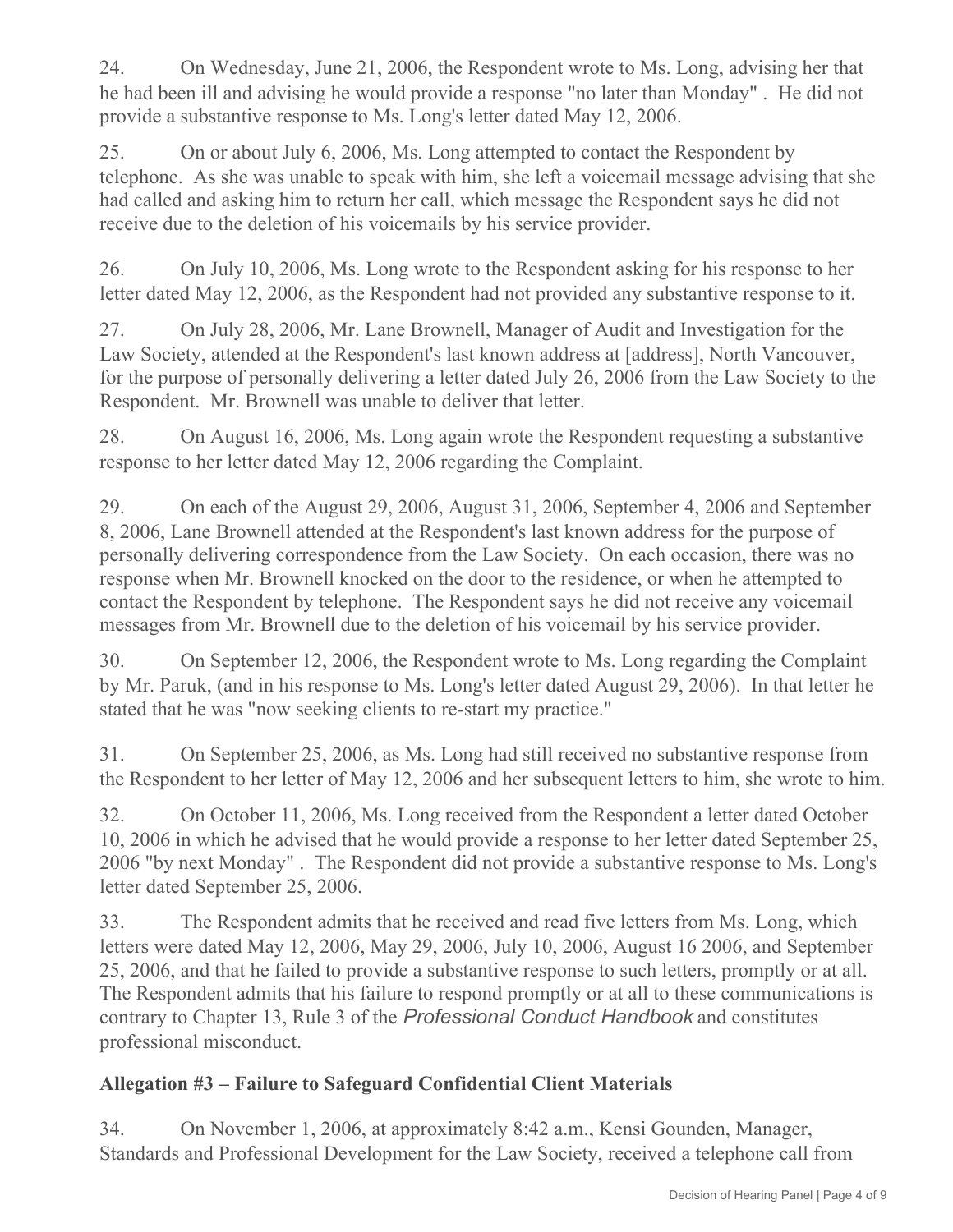GR, a tenant in the residential apartment building located at [address], North Vancouver. GR advised that the Respondent had been evicted from his apartment and that, in that process, a file cabinet with client files (the "Files") had been removed by the landlord, FF. GR asked if the Files could be thrown away and was advised by Mr. Gounden not to do so and that the Law Society would be in further contact with her shortly regarding the Files.

35. On November 1, 2006, later in the morning, Graeme Keirstead, Manager, Custodianships and Special Fund for the Law Society, spoke by telephone with FF, who advised that he would not be distraining or dealing with the Respondent's property in any way, including the Files, for several days. Shortly after, Mr. Keirstead received a telephone call from RL, who identified himself as a friend of the Respondent. RL advised that he was arranging to have the Respondent's property, including the Files, taken to a secure storage facility to be under the Respondent's care and control. The Respondent was unaware of this communication between RL and Mr. Keirstead.

36. On or about November 8, 2006, as the Files remained unsecured, Law Society staff attended and took into safekeeping seven boxes of materials from the Respondent's apartment, which included files with confidential client information, as follows: the name and address of clients; the nature of the legal work provided to clients by the Respondent; invoices issued to clients; copies of cheques received from clients; correspondence to and on behalf of clients; and legal documents prepared for or signed by clients.

37. The Respondent says that he had arranged for movers to remove and deliver to storage all his possessions, which included possessions in his storage locker. He was not aware that the movers failed to take the contents of the storage locker, which included the Files.

38. On or about November 21, 2006, Graeme Keirstead wrote to the Respondent to advise that the Law Society had taken possession of the Files and asking the Respondent to contact him immediately to discuss arrangements for suitable storage of them. Attempts were made to deliver this letter, but the Law Society was unable to deliver it to the Respondent.

39. On or about December 5, 2006, Graeme Keirstead wrote a further letter to the Respondent. The Law Society gave this letter to the Respondent's former landlord for delivery. The Respondent received this letter and subsequently provided a new address to the Law Society.

40. On or about January 19, 2007, Graeme Keirstead wrote to the Respondent at this new address. The Respondent left voicemail messages for Graeme Keirstead on February 1, 9, 19, and 22, 2007. To date, the Respondent has not come in to the Law Society to view or take possession of the Files.

41. The Respondent admits that he was present on or about October 31, 2006 when the landlord took possession of his residence and that he took inadequate steps to safeguard his client files, which contained confidential client information. He further admits that in or about October 31, 2006 to November 87, 2006, he failed to take adequate steps to ensure they were suitably stored and permitted them to be seized by his landlord. The Respondent admits that his failure to ensure the privacy and safekeeping of client confidential information is contrary to his duty of confidentiality set out in Chapter 5 of the *Professional Conduct Handbook* and constitutes professional misconduct.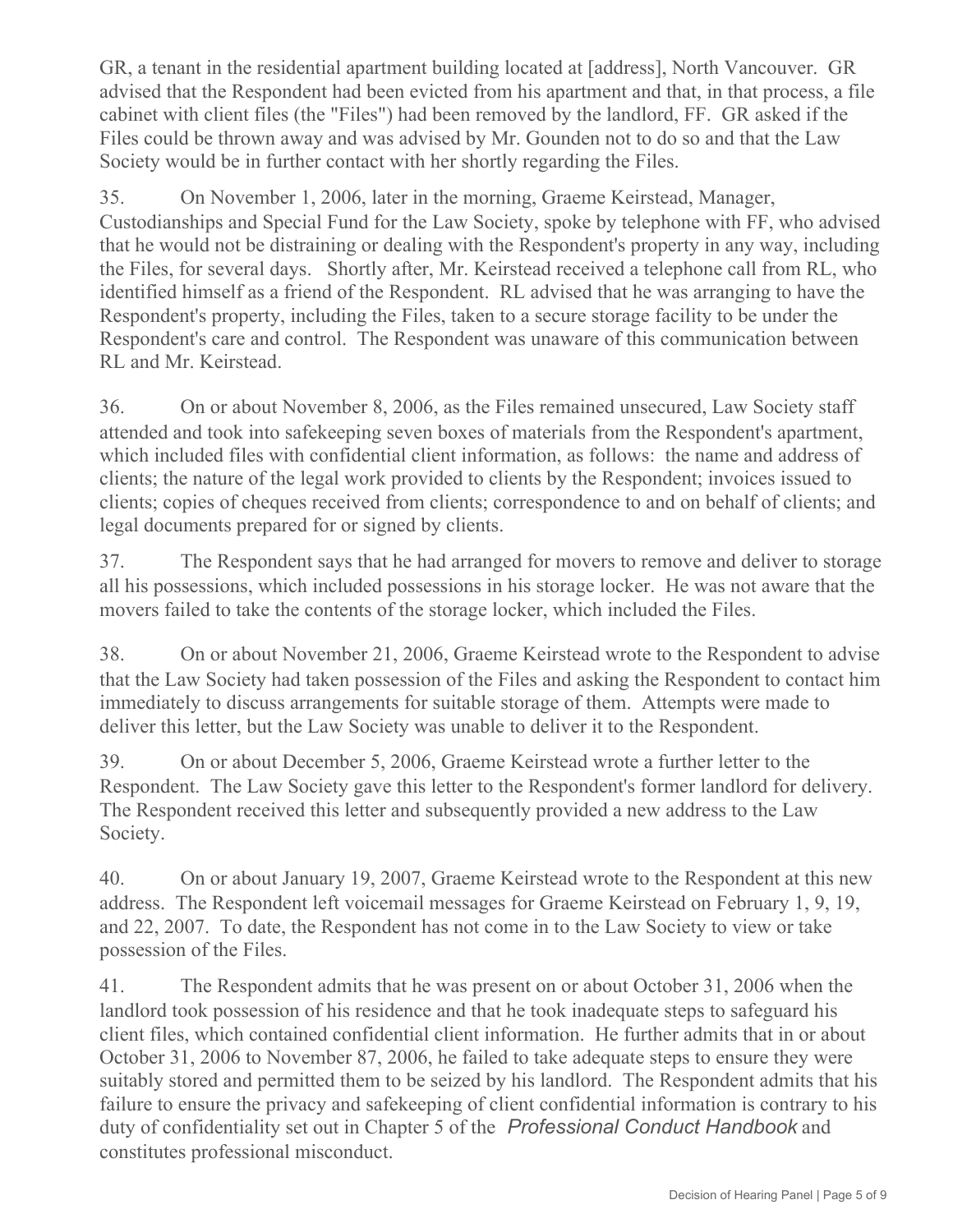## **Position of the Law Society**

[6] Counsel for the Law Society submitted, with regard to allegation #1, that the evidence established that the Respondent engaged Mr. Paruk to attend in his place as In-Custody Duty Counsel at North Vancouver Provincial Court on December 15, 2004. The Respondent agreed to pay Mr. Paruk the amount payable by Legal Services in respect to such attendance. Mr. Paruk did attend and complete the required duty counsel billing form on December 15, 2004, and provided it to the Respondent. The Respondent received payment from the Legal Services Society in early 2005, and did not pay Mr. Paruk until two years later, in late April 2007.

[7] Counsel for the Law Society also drew the Panel's attention to the admission of the Respondent that this conduct constitutes professional misconduct.

[8] Counsel for the Law Society further drew the Panel's attention to Chapter 2, Rule 2, of the *Professional Conduct Handbook*, which states as follows:

The lawyer has a professional duty, quite apart from any legal liability, to meet professional financial obligations incurred or assumed in the course of practice, such as agency accounts, obligations to members of the profession, fees or charges of witnesses, sheriffs, special examiners, registrars, reporters and public officials when called upon to do so.

[9] Counsel for the Law Society referred to the decision of *Law Society of BC v. Evans*, 2000 LSBC 20, as an example where a panel determined that a failure to pay a practice debt constitutes professional misconduct.

[10] With regard to allegation #2, counsel for the Law Society submitted that Chapter 13, Rule 3 of the *Professional Conduct Handbook* sets out the obligation of the lawyer to respond to the Law Society:

A lawyer must reply promptly to any communication from the Law Society.

[11] Further, the Law Society drew our attention to the decision of the Benchers in *Law* **Society of BC v. Dobbin,** [1999] LSBC 27. In that decision the majority stated at paragraph 20 that:

While it is true that the duty to reply is only found explicitly set out in Chapter 13, Rule 3 of the *Professional Conduct Handbook*, it is a cornerstone of our independent, self-governing profession. If the Law Society cannot count on prompt, candid and complete replies by members to its communications it will be unable to uphold and protect the public interest, which is the Law Society's paramount duty. The duty to reply to communications from the Law Society is at the heart of the Law Society's regulation of the practice of law and it is essential to the Law Society's mandate to uphold and protect the interests of its members. If members could ignore communications from the Law Society, the profession would not be governed but would be in a state of anarchy.

[12] Counsel for the Law Society further argues that the actions of the Respondent demonstrate a prolonged failure to respond.

[13] With regard to allegation #3 counsel for the Law Society submits that Chapter 5, Rule 2 of the *Professional Conduct Handbook* stipulates that: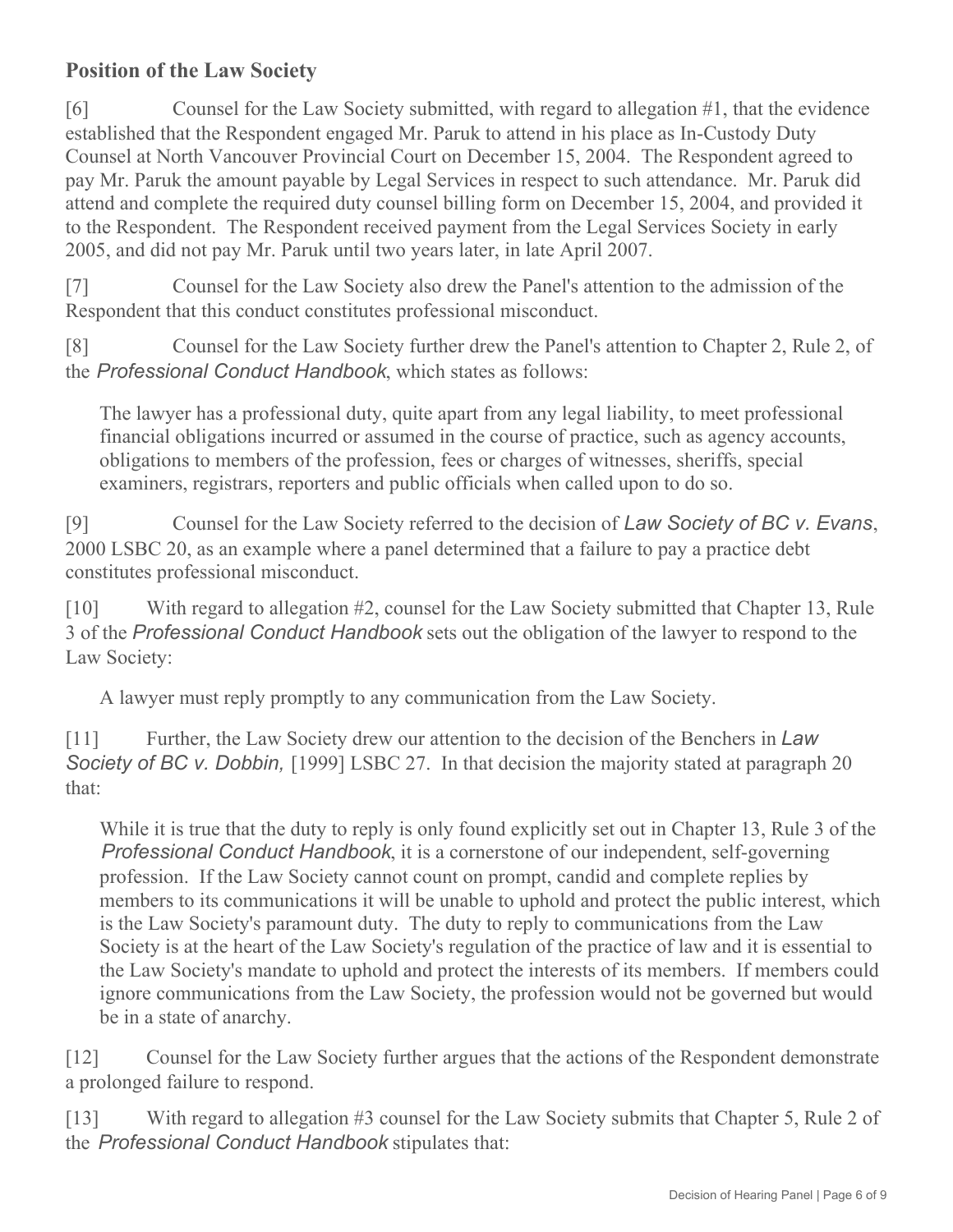A lawyer shall take all reasonable steps to ensure the privacy and safekeeping of a client's confidential information.

[14] Counsel for the Law Society argues that the Respondent has admitted that when he left his apartment residence inadequate steps were taken to safeguard files which contained confidential client information.

[15] Counsel for the Law Society draws our attention to the decision of *Law Society of BC v. Jones,* 2004 LSBC10, in which that hearing panel accepted an admission of professional misconduct in circumstances in which the Respondent had vacated his business premises and left confidential client documents at that site, which included documents from retainers which had ceased prior to his departure from the premises.

### **Decision on Facts and Verdict**

[16] Based on the Statement of Agreed Facts, and the arguments put forward by counsel for the Law Society, with which this Panel agrees, the Panel accepts the Respondent's admissions and finds that he is guilty of professional misconduct in respect to allegations 1, 2 and 3 as set out in the amended Schedule to the citation.

## **Penalty**

[17] After the Panel gave oral reasons for its decision on facts and verdict, we proceeded under Rule 4-35(1.1) to hear the Law Society's submissions on penalty.

[18] Counsel for the Law Society conveyed to the Panel that initially the Respondent wanted to attend to deal with the issue of penalty and costs. However, the Respondent left a voice mail message with counsel for the Law Society, which forms Exhibit 2 in these proceedings.

[19] That message transcribed states as follows:

Ah, Ms. Boyd, Edward Jackson calling um, I've been told by my employer that I may be replaced if I don't attend ah at my work on Tuesday. I can't afford to lose my job, ah I got to keep the roof over my head, so unfortunately I'm not able to attend the ah, the hearing. I'm sorry about that. Um respect to costs. I earned last year \$23,000 before taxes, um and I'm asking that the ah the panel consider that I contribute some somewhere in the area of 1,000 towards um the payment of costs and be given 18 to 24 months to pay if that's possible. Um, once the decision has rendered, ah I'd like to make arrangements um to take custody of the files and other papers um that are currently in the custodianship of the Law Society, I can make arrangements once the decision is done if that's appropriate. Ah I'm asking that you pass um this information on to the panel together with my apologies for not being able to attend, and um look forward to um um hearing from ah yourself or the panel in due course. Thank you very much.

[20] On the basis of submissions of counsel and the voice mail message, the Panel agreed to deliberate with regard to the issue of penalty.

[21] The Law Society submits that the appropriate penalty should be as follows:

(a) a suspension of one month, pursuant to Section 38(5)(d)(i) of the *Legal Profession Act*, to commence when the Respondent applies to change his practice status to either full or part-time and has otherwise satisfied all conditions to such change;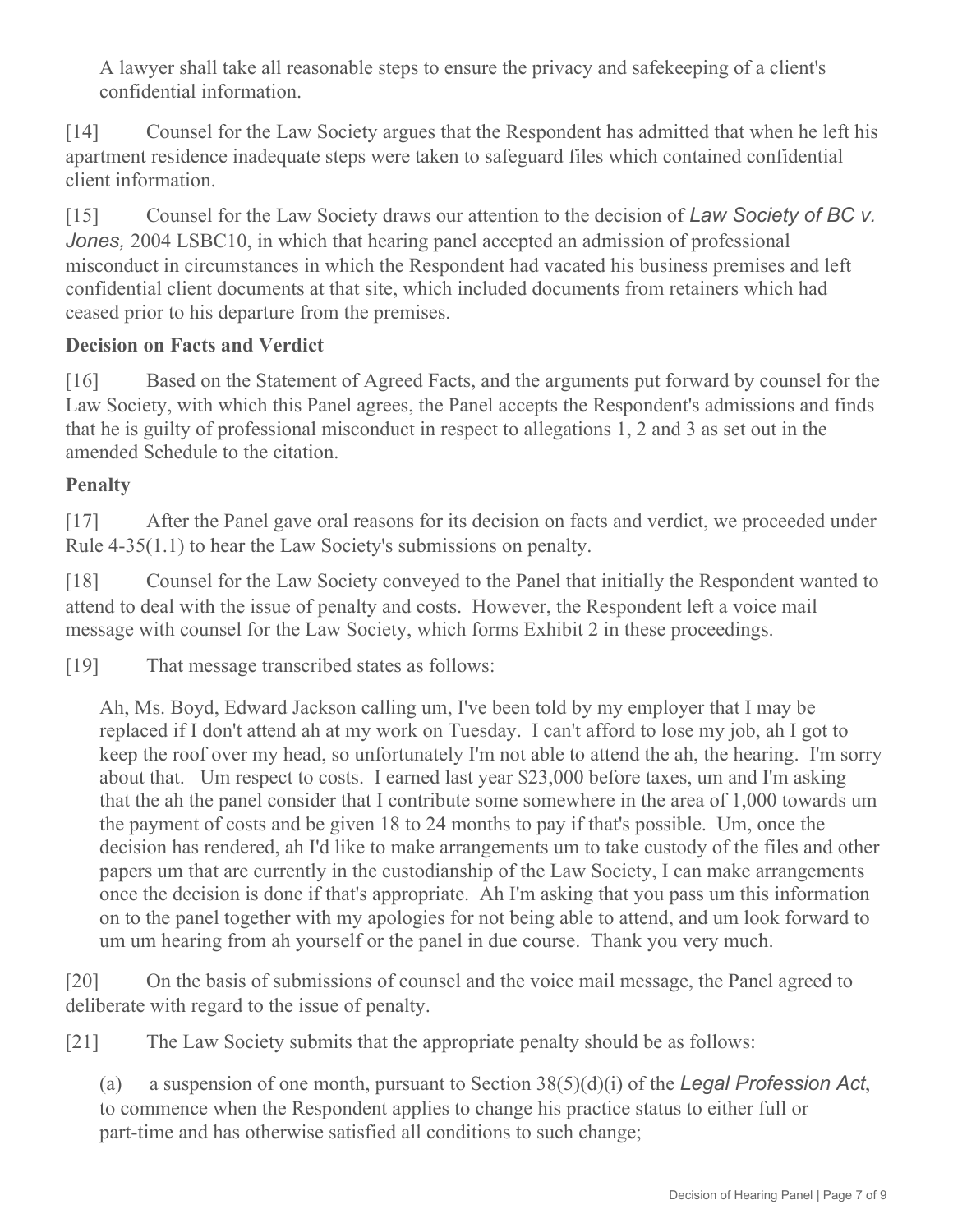(b) a condition, pursuant to Section 38(5)(c) of the *Legal Profession Act* that he successfully complete the on-line Small Firm Practice Course;

(c) a condition pursuant to Section 38(7) that upon changing his practice to either full or part-time he be referred to the Practice Standards Committee and that he abide by its directions and orders and remain under its jurisdiction until released by that Committee; and

(d) that he pay costs of \$3,000, pursuant to Rule 5-9 of the Law Society Rules.

[22] The factors to be considered in assessing penalty are set out in the decision of the *Law Society of BC v. Ogilvie*, [1999] LSBC 17 as follows:

- (a) The nature and gravity of the conduct proven;
- (b) The age and experience of the Respondent;
- (c) The previous character of the Respondent, including details of prior discipline;
- (d) The impact upon the victim;
- (e) The advantage gained, or to be gained, by the Respondent;

(f) The number of times the offending conduct occurred;

(g) Whether the Respondent has acknowledged the misconduct and taken steps to disclose and redress and the wrong and the presence or absence of other mitigating circumstances;

- (h) The possibility of remediating or rehabilitating the Respondent;
- (i) The impact on the Respondent of criminal or other sanctions or penalties;
- (i) The impact of the proposed penalty on the Respondent;
- (k) The need for specific and general deterrence;
- (l) The need to ensure the public's confidence in the integrity of the profession; and
- (m) The range of penalties imposed in similar cases.

[23] The Law Society makes the submission that the most important factors in this case with regard to penalty are items (a), (b), (c) and (d) as set out above.

[24] Finally, the Law Society urges that, in this case, a global penalty should be imposed by this Panel, having regard to all three incidents of professional misconduct, which appear to have a common underlying cause.

[25] The Law Society submits that, in this case, the misconduct is significant as the Respondent did not meet his professional obligations to the Law Society, to another lawyer and to clients whose confidential client information was not adequately protected.

[26] Another factor that the Law Society points to is the fact that the failures occurred over an extended period of time in terms of the failure to pay the practice debt as well as not answering Law